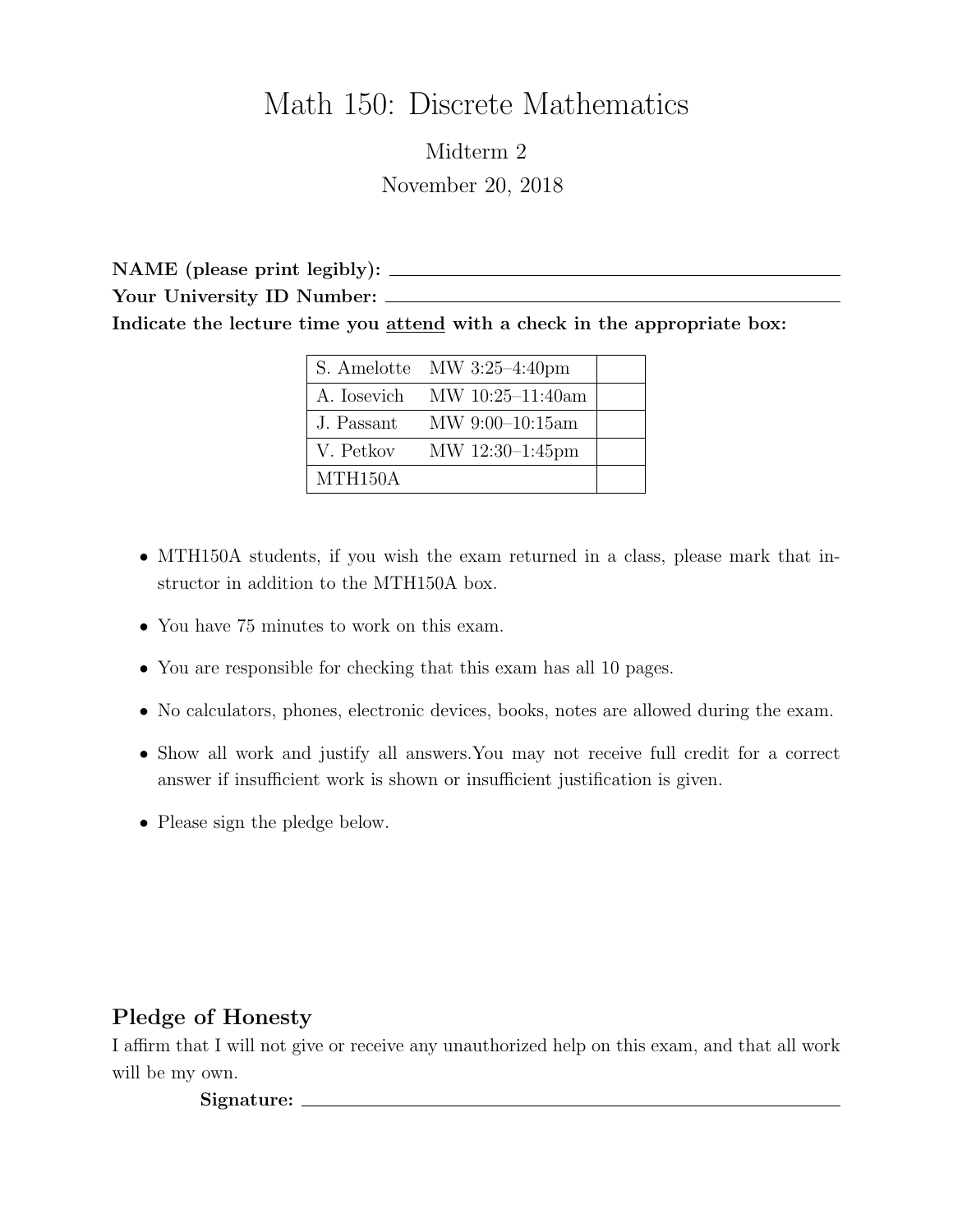| QUESTION     | <b>VALUE</b> | <b>SCORE</b> |
|--------------|--------------|--------------|
| 1            | 15           |              |
| 2            | 15           |              |
| 3            | 15           |              |
|              | 15           |              |
| 5            | 20           |              |
| 6            | 20           |              |
| <b>TOTAL</b> | 100          |              |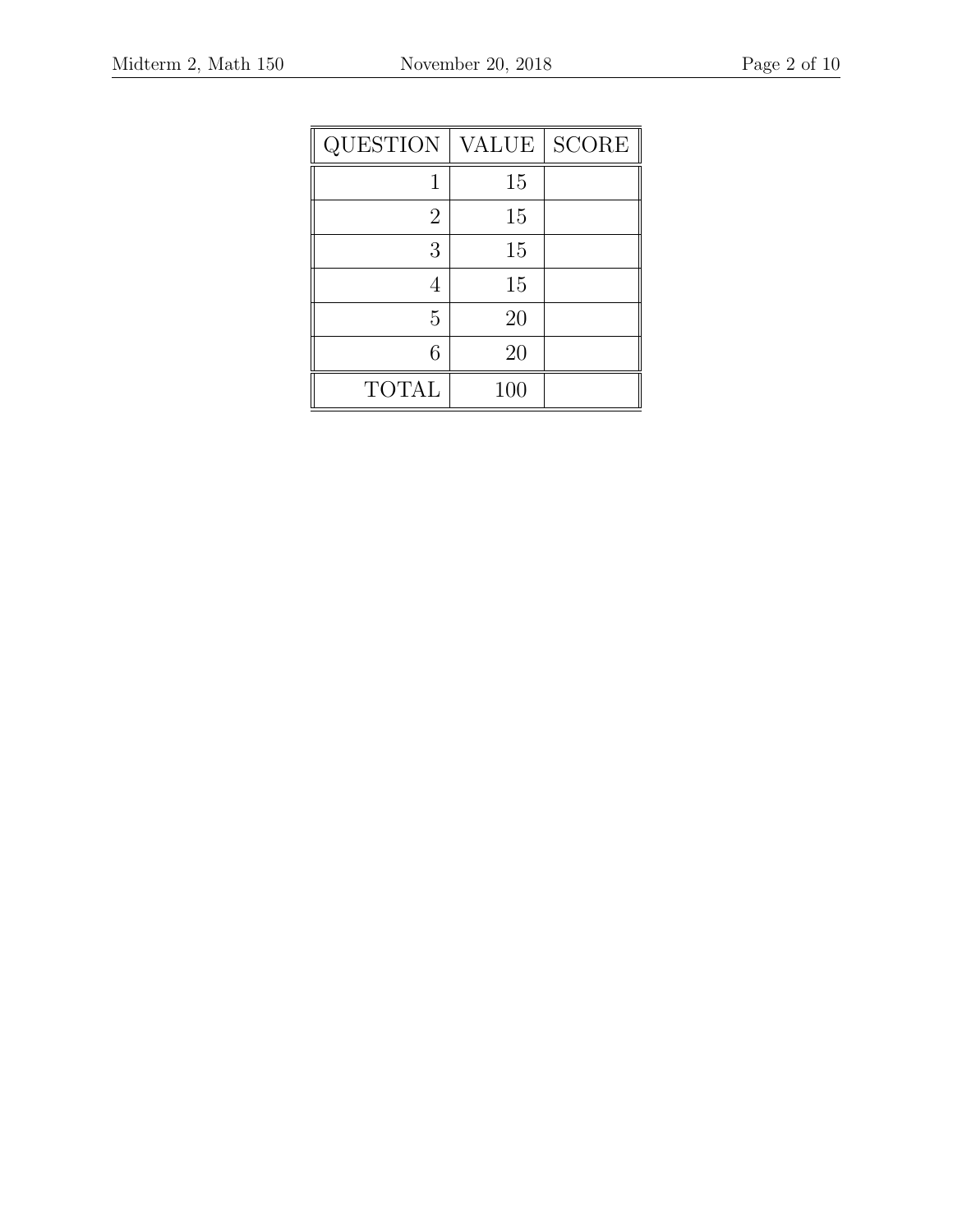(a) Define what it means for  $f(x)$  to be  $O(g(x))$ . Your answers should feature two constants  ${\cal C}$  and  $k.$ 

(b) Show that  $x^2 - 9$  is  $O(x^2)$ , please note the values you use for C and k.

(c) Show that  $x^2 - 9$  is  $\Omega(x^2)$ .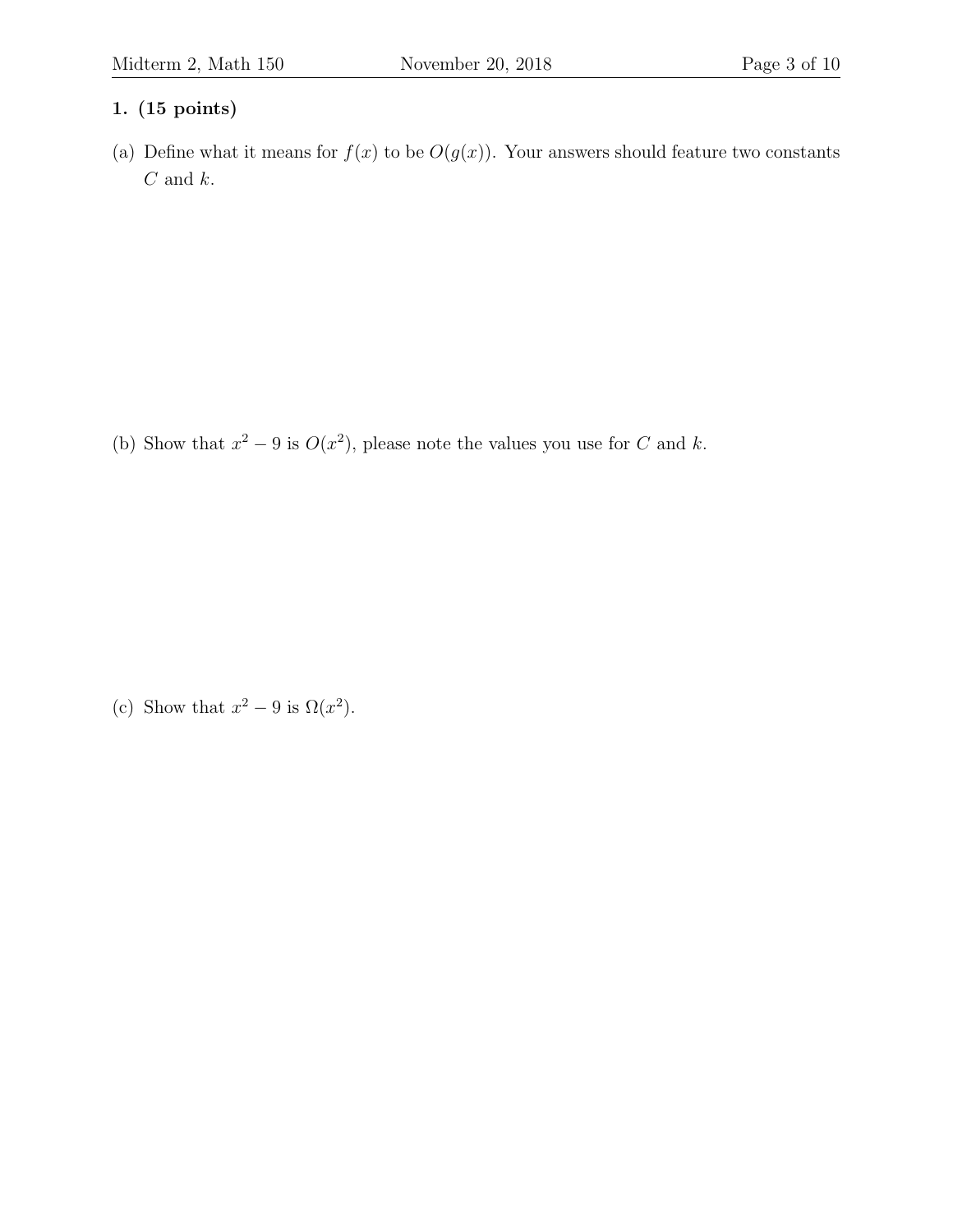(a) What is 273 mod 4?

(b) Find  $3^{273}$  mod 5.

(c) Show that there is no integer x such that  $x^2 \equiv -1 \mod 7$ .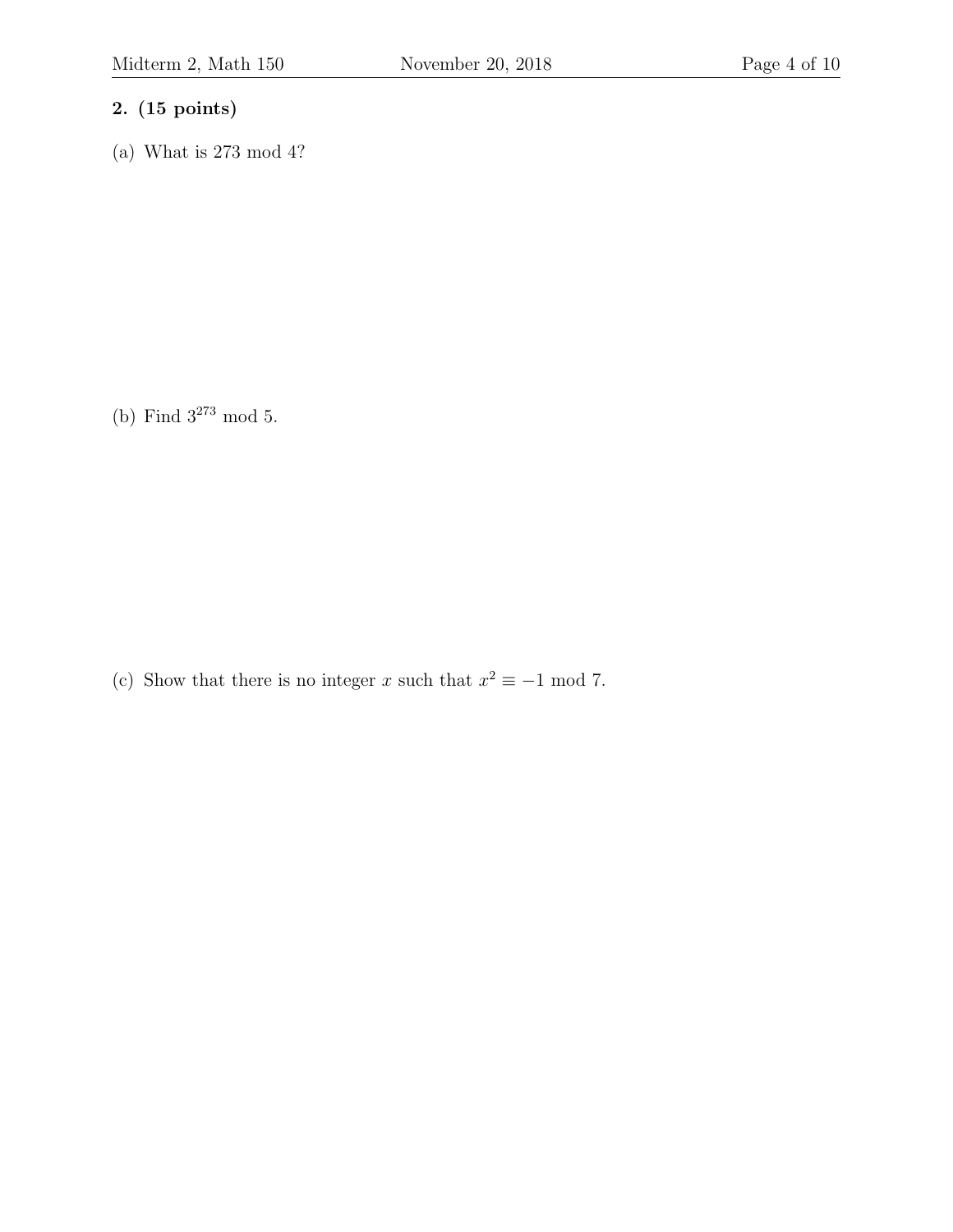- (a) Consider the number 407, written in base 10.
	- (i) Write 407 in base 2.

(ii) Write 407 in base 8.

(c) Find  $(1012)<sub>3</sub> + (221)<sub>3</sub>$ , giving your answer in base 3.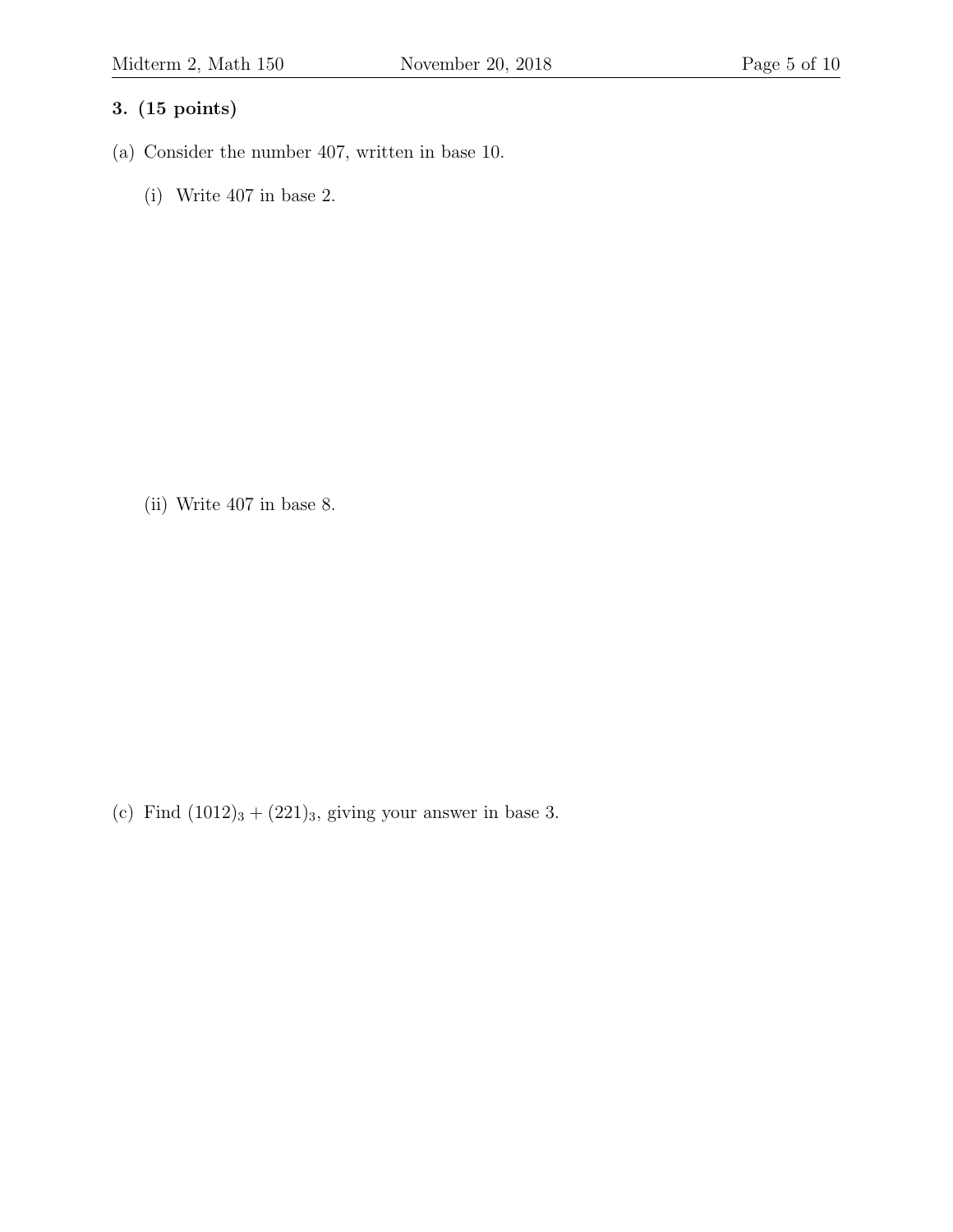For this question you may assume the fundamental theorem of arithmetic:

Theorem (Fundamental Theorem of Arithmetic, FTA) Every integer greater than 1 can be written uniquely as the product of primes (up to the reordering of the primes in the product).

(a) Let a and b be two integers. Define both the greatest common divisor (gcd) and the least common multiple (lcm) of a and b.

(b) Prove that

 $lcm(a, b) \cdot gcd(a, b) = a \cdot b.$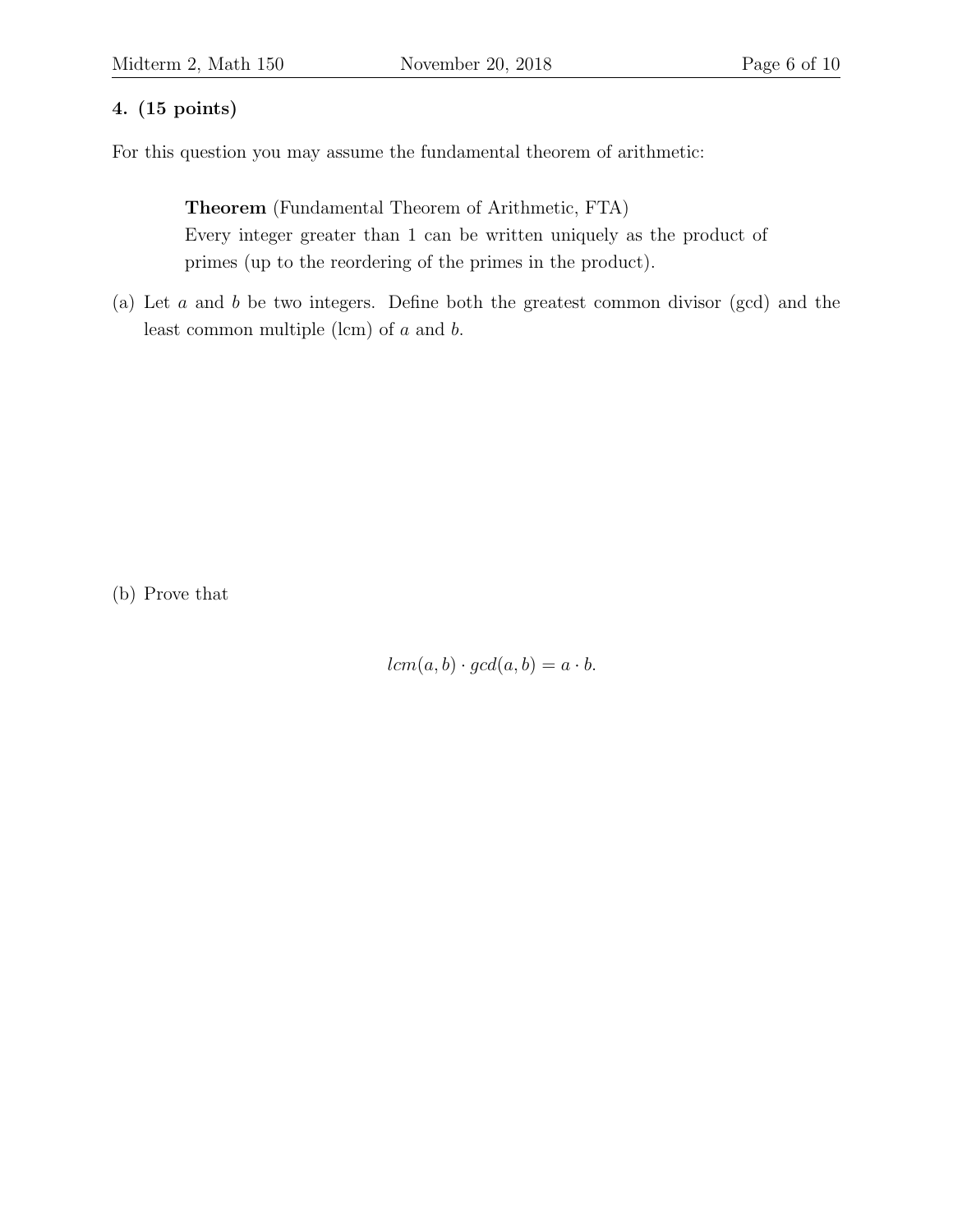(c) Show that if  $p$  is prime and  $a$  and  $b$  any positive integers then

If  $p \mid ab$  then  $p \mid a$  or  $p \mid b$ .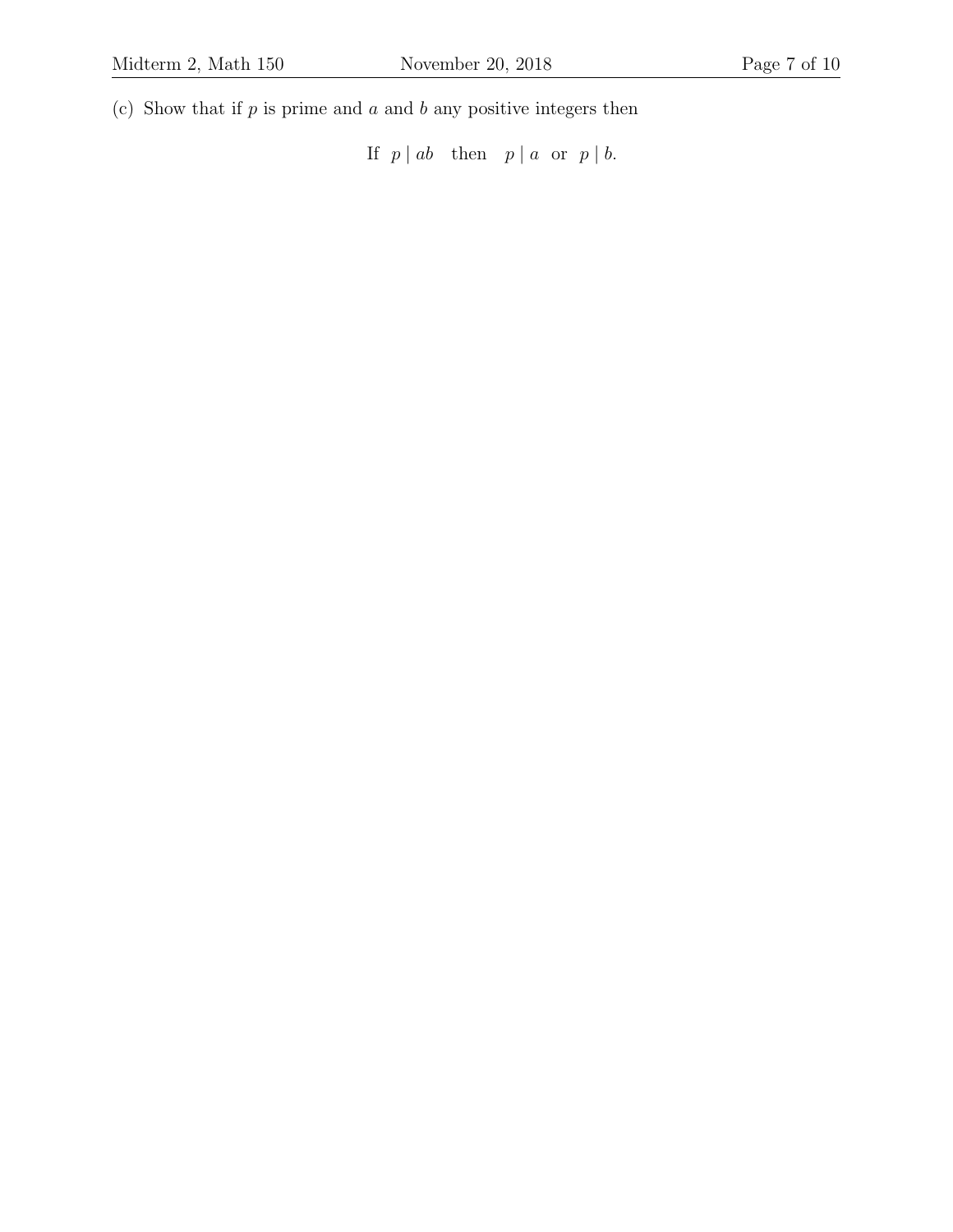5. (20 points) Find x such that  $0 \le x < 140$  and

$$
x \equiv 3 \mod 4,
$$
  

$$
x \equiv 2 \mod 5,
$$
  

$$
x \equiv 6 \mod 7.
$$

For full marks should demonstrate how you arrived at your answer.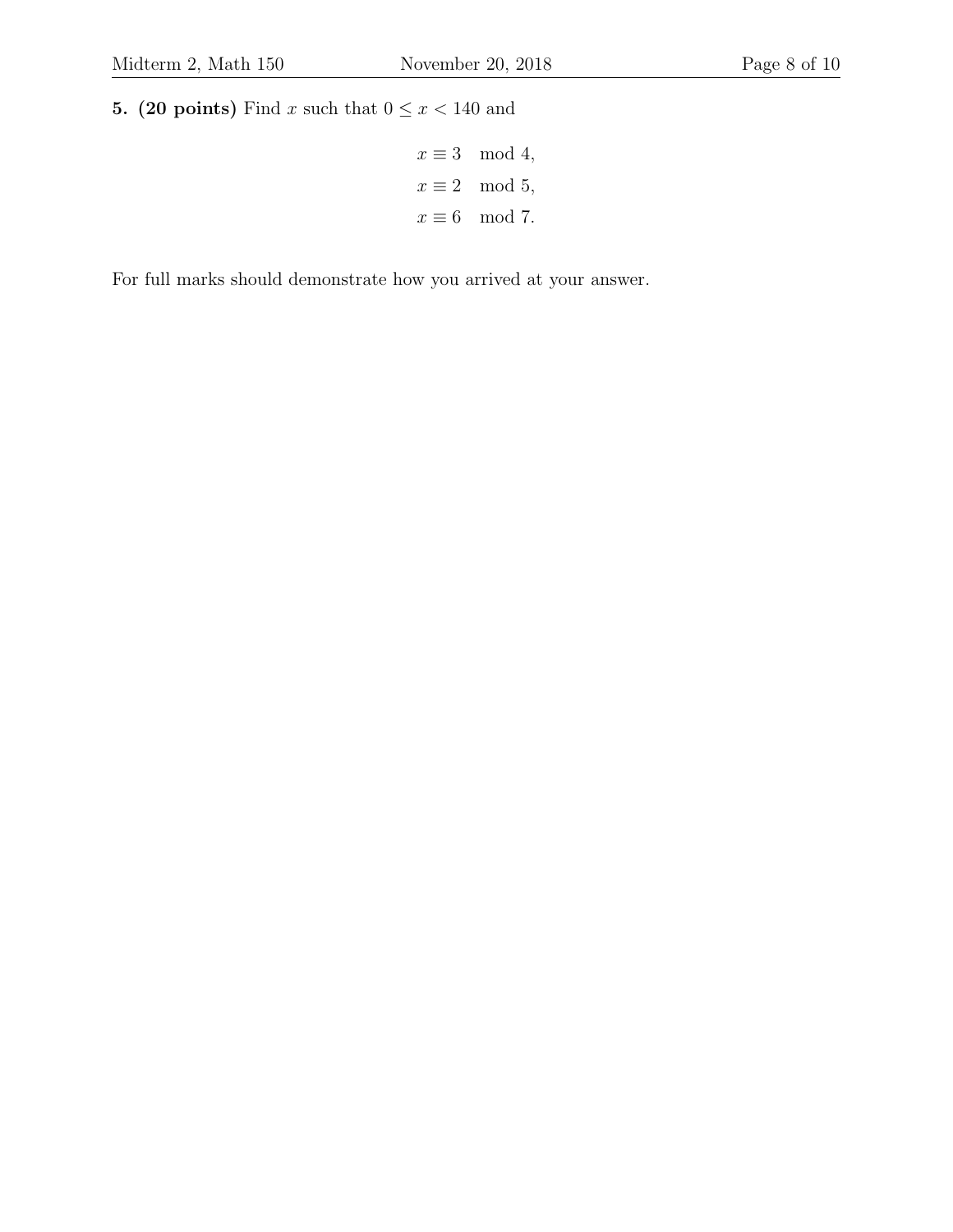## 6. (20 points)

(a) Show that you can make stamp amounts of 20, 21, 22, 23 and 24 cents from only stamps of value 5 cents or 6 cents.

(b) Using part (a) or otherwise, show that you can make all stamps values of 20 cents or over using only stamps of 5 cents or 6 cents.